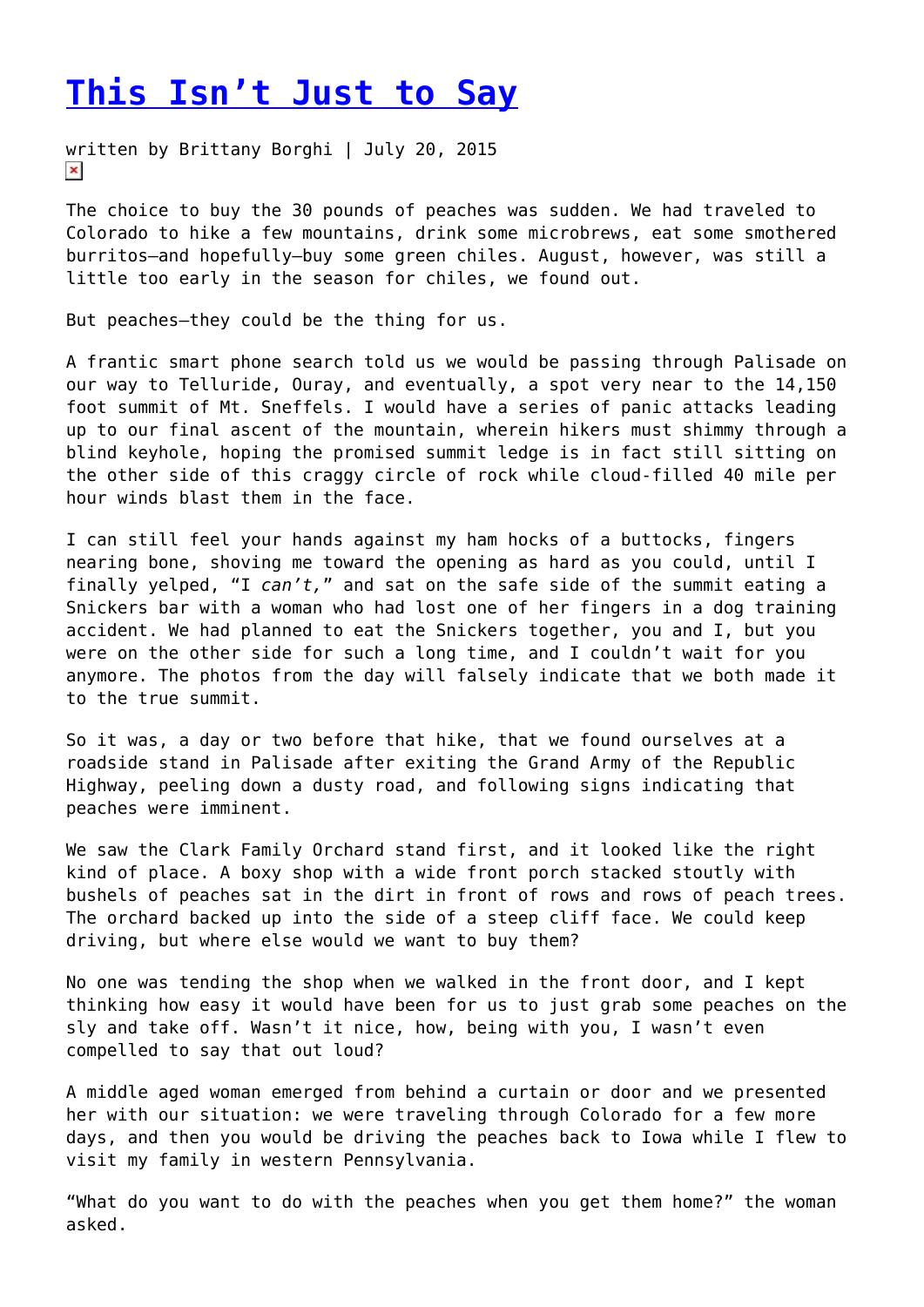We probably wanted to bake something with them, we thought, or freeze them for some time, we said.

The woman sold us a very recently picked bushel of fruit, and indicated that, if we simply kept the peaches in a cooler, they would likely make the trip. The 30 pounds of peaches ended up costing something near \$40, and you looked at me hard as we figured out how much cash each of us had on hand.

We rearranged the backseat of your Ford Escape to fit the new cargo, got into the car, and drove to a gas station closer to the town of Palisade itself, passing peach stand after peach stand, as the novelty of the thing started to wear off. The options for rock fruit in this singular town are nearly overwhelming.

At the gas station, I pulled a peach from the box and a napkin from the glove compartment, and took a bite. Juice swelled past the broken flesh beyond my lips and down my chin. The image of someone biting into a peach is as sexual as it is tired.

But here is where the novelty was—and is—for me: I love peaches, I love summer because of peaches, and if we could have sat on the curb and picked through the box until we threw up, I would have been endlessly charmed.

Those orange orbs feel intensely personal, always. For no other reason than the fact that when I was small and soft as a newborn, my mother called me "Peach" as a nickname. As an adolescent and teenager, I would steal away from feeling fat in my swimsuit to stand in front of the tiny under-cupboard television in our kitchen and eat a peach. I would close my eyes and bask in the warm glow of the TV and the warm dose of sweetness and be safe and alone. When Missouri peaches crop up in our Iowa grocery stores, I gasp, "Finally," and linger to smell them.

The pull is present.

"I'm not going to eat one just yet," you said, and we got back on the highway.

—

—

We hiked Mt. Sneffels and I got on a plane, as planned, to visit my family in Pittsburgh. I took six peaches with me, and my mother and I made a peach pie for a family gathering with my aunts, uncles, and cousins. I ate a slice in the grass on the side of my house near the big rocks and the tall tree, alone.

You took the rest back to where we lived in Iowa. You blanched, peeled, and froze each fruit, alone. You couldn't wait for me—by the time I got back, the peaches would have been over ripe and under utilized. After an afternoon of your hard work, there they were: three one-quart bags filled to the brim, stopped in time, for us to make anything.